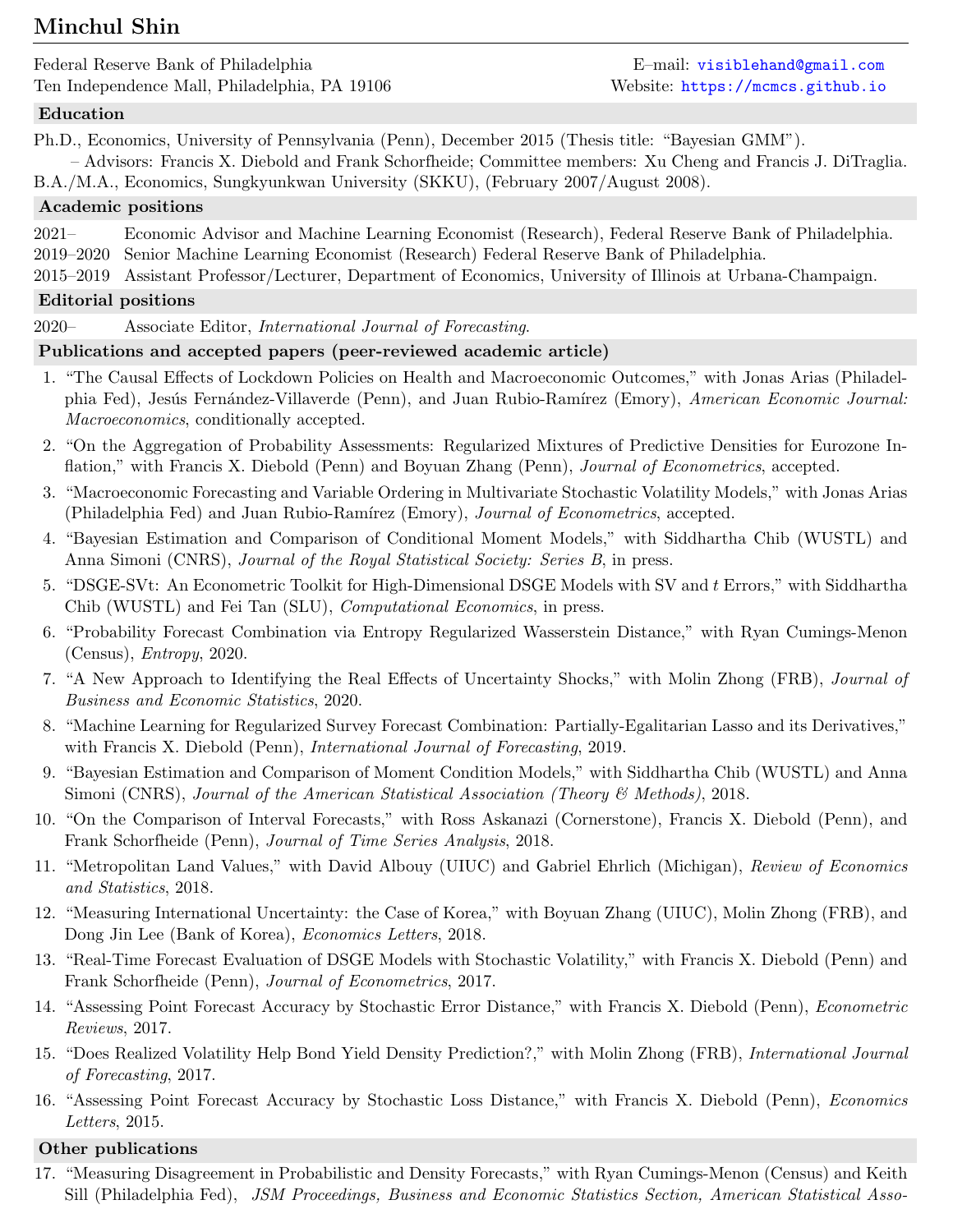ciation, 2020.

- 18. "Tracking U.S. Real GDP Growth During the Pandemic," with Jonas E. Arias (Philadelphia Fed), Economic Insights, 2020.
- 19. "Bayesian GMM," Publicly Accessible Penn Dissertations, 2009.

#### Working papers

- 20. "Capital-Based Corporate Tax Benefits: Endogenous Misallocation through Lobbying," with Tanida Arayavechkit (World Bank) and Felipe E. Saffie (Maryland), last revised 2019, revision requested.
- 21. "A Statistical Learning Approach to Land Valuation:Optimizing the Use of External Information," with David Albouy (UIUC), last revised July 2021, revision requested.

#### Other professional activities

- $\Diamond$  Referee: Quantitative Economics ( $\times 3$ ), Journal of Applied Econometrics ( $\times 6$ ), Oxford Bulletin of Economics and Statistics  $(\times 3)$ , Macroeconomic Dynamics  $(\times 2)$ , Journal of Econometrics  $(\times 7)$ , Statistica Sinica, Economic Notes, Journal of Business and Economic Statistics (×7), Review of Economics and Statistics (×3), Econometrics and Statistics  $(\times 2)$ , Journal of Empirical Finance, International Journal of Central Banking, Journal of Business Cycle Research, Brazilian Journal of Probability and Statistics, Journal of Economic Theory and Econometrics, Empirical Economics ( $\times$ 2), Economics Letters, International Journal of Forecasting ( $\times$ 4), Entropy, European Economic Review, International Review of Financial Analysis, Australian Economic Papers, Journal of Macroeconomics, Journal of Forecasting, Applied Economics Letters, Journal of Banking and Finance, AEJ-Macroeconomics, Journal of Finance, Management Science, Journal of Economic Dynamics and Control, Journal of Economic Studies, Advances in Econometrics, International Economic Review, Real Estate Economics, Econometric Reviews  $(\times 2)$ .
- $\diamond$  Reviewer: National Science Foundation  $(\times 3)$ , Social Sciences and Humanities Research Council of Canada, Society for Computational Economics (student prize).

#### Presentations

- Seminars: University of Pennsylvania (Oct, 2021), University of Oklahoma (Feb, 2021), KAEA Virtual Seminar (Aug, 2020), Philadelphia Fed (brown bag seminar, April, 2020), Philadelphia Fed (Dec, 2018), Binghamton (Oct, 2017), Vanderbilt (Nov, 2016), Penn State (Oct, 2016), Purdue University (April, 2016), Atlanta Fed (Mar, 2016), UIUC (Internal seminar, March, 2016), Indiana University (Nov, 2015), Boston College (Nov, 2015), Cleveland Fed (Nov, 2015), Brown University (Oct, 2015), Université of Montréal (Oct, 2015), Philadelphia Fed (Jun, 2015), Sungkyunkwan University (Feb, 2015), Universitat Pompeu Fabra (Feb, 2015), University of Illinois at Urbana-Champaign (Feb, 2015), Board of Governors (Jan, 2015), University of Chicago (Booth, Jan, 2015), University of Toronto (Jan, 2015), University of Pennsylvania (Oct, 2014).
- Conferences: [2021] System econometrics (Virtual, Oct); [2020] Joint Statistical Meeting 2020 (Virtual, Aug); [2015-16] Annual Conference on Real-Time Data Analysis, Methods, and Applications in Macroeconomics and Finance (CIRANO, Oct), SNDE conference (Univ. of Alabama, Mar), Boneyard Conference (UIUC, April); [2014-15] NBER-NSF Seminar on Bayesian Inference in Econometrics and Statistics (Washington University in St. Louis, May), NBER Summer Institute (July); [Before 2014] SoFiE-OMI Summer School (University of Oxford), International Symposium on Forecasting (KAIST, Seoul), Western Economic Association International 83rd Annual Conference.
- Conference discussions [\(Click here for discussion slides\)](https://mcmcs.github.io/discussions.html): Conference on Real-Time Data Analysis, Methods, and Applications (FRB Philadelphia, 2020), System Committee on Econometrics Meeting (FRB Philadelphia, 2019).

#### Other service and experience

- Economist recruiting committee, Federal Reserve Bank of Philadelphia, 2020, 2021, 2022.
- $\Diamond$  Past service at UIUC: Organizer of econometrics seminar (2015–2016, 2018–2019), Junior faculty recruiting committee (2015–2016, 2016–2017), Awards committee (2015–2016), Faculty partner for the Freeman Fellows Program  $(2015-2016)$ , Third year paper adviser/reader  $(\times 3)$ .
- Research collaborator for the project on "Developing Korean Uncertainty Index," Bank of Korea, 2016.
- $\Diamond$  Visiting Research Scholar, Department of Economics, Texas A&M University, 2008–2009.
- Research Assistant for Professor Frank Schorfheide (Penn), 2011–2015.
- Research Assistant for Professor Joon Y. Park (SKKU and Indiana Univ.), 2007–2008.

#### Fellowships, honors, and awards

- KAEA Young Scholar Award, The Korea-America Economic Association, 2020.
- David C. Lincoln Fellow, 2019–2020 (joint with David Albouy, UIUC).
- $\Diamond$  List of Teachers Ranked as Excellent (outstanding with  $*\,$ ), UIUC, Fall 2015, Spring 2018 $*\,$ , Fall 2018 $*\,$ .